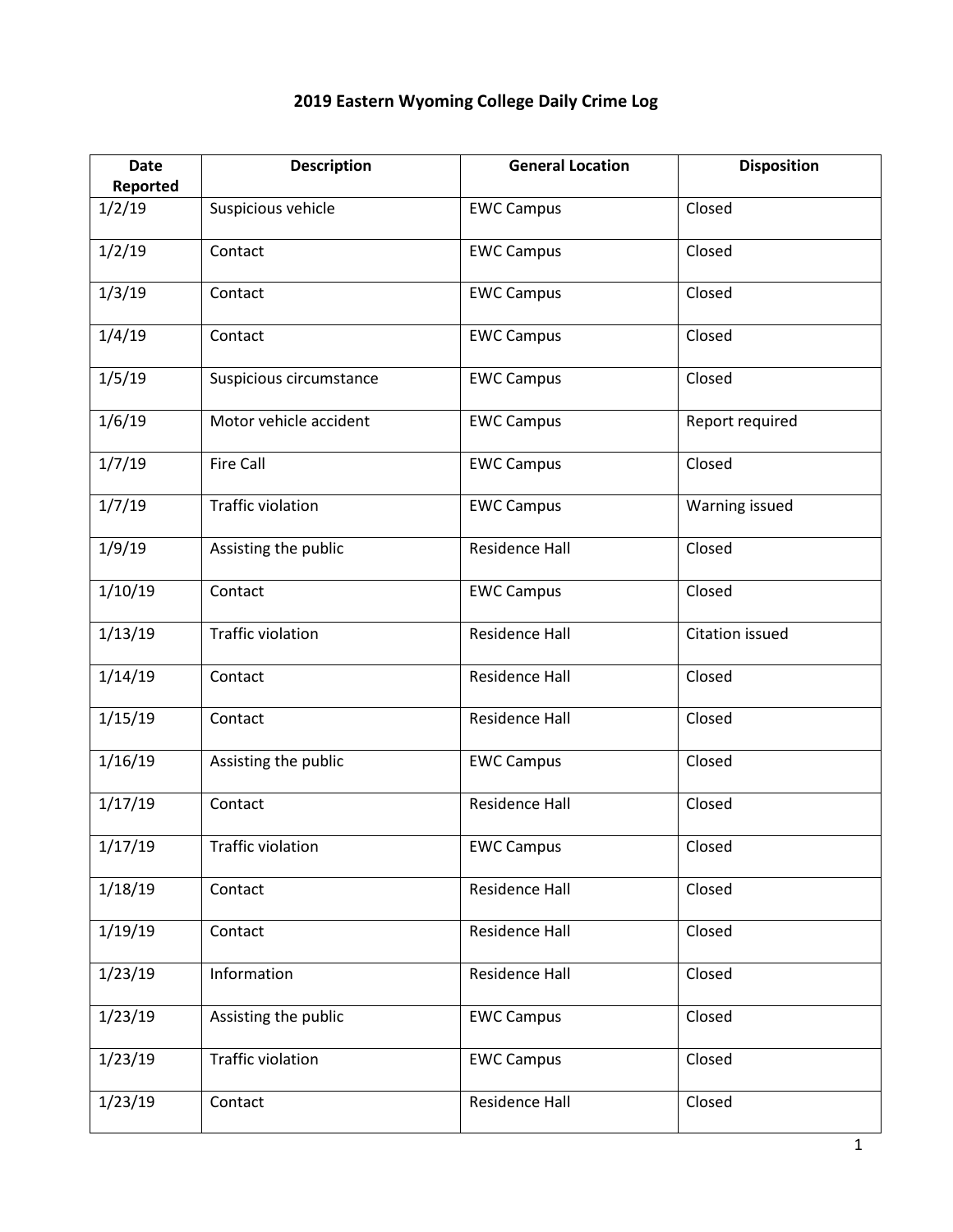| 1/24/19 | Contact                         | Residence Hall         | Closed            |
|---------|---------------------------------|------------------------|-------------------|
| 1/25/19 | Suspicious circumstance         | <b>Residence Hall</b>  | Gone upon arrival |
| 1/25/19 | Assisting the public            | <b>EWC Campus</b>      | Closed            |
| 1/26/19 | Suspicious circumstance         | <b>Residence Hall</b>  | Closed            |
| 1/28/19 | Contact                         | <b>Residence Halls</b> | Closed            |
| 1/29/19 | Contact                         | <b>Residence Halls</b> | Closed            |
| 1/31/19 | Contact                         | <b>EWC Campus</b>      | Closed            |
| 2/1/19  | Contact                         | <b>Residence Halls</b> | Closed            |
| 2/3/19  | Contact                         | <b>Residence Halls</b> | Closed            |
| 2/4/19  | <b>Traffic violation</b>        | <b>EWC Campus</b>      | Warning issued    |
| 2/5/19  | Fire                            | <b>Residence Halls</b> | Closed            |
| 2/6/19  | Contact                         | <b>Residence Halls</b> | Closed            |
| 2/7/19  | Assisting the public            | <b>Residence Halls</b> | Closed            |
| 2/7/19  | Contact                         | <b>Residence Halls</b> | Closed            |
| 2/12/19 | Contact                         | <b>Residence Halls</b> | Closed            |
| 2/13/19 | Assisting the public            | <b>EWC Campus</b>      | Closed            |
| 2/15/19 | Contact                         | <b>Residence Halls</b> | Closed            |
| 2/16/19 | Assisting the public            | <b>EWC Campus</b>      | Closed            |
| 2/17/19 | <b>Suspicious Circumstances</b> | <b>EWC Campus</b>      | Report required   |
| 2/18/19 | Sexual Offense                  | <b>EWC Campus</b>      | Report required   |
| 2/20/19 | Service                         | <b>Residence Halls</b> | Closed            |
| 2/20/19 | Contact                         | <b>Residence Halls</b> | Closed            |
| 2/23/19 | Contact                         | <b>EWC Campus</b>      | Closed            |
| 2/24/19 | Suspicious circumstance         | <b>EWC Campus</b>      | Report required   |
| 2/25/19 | Animal                          | <b>Residence Halls</b> | Closed            |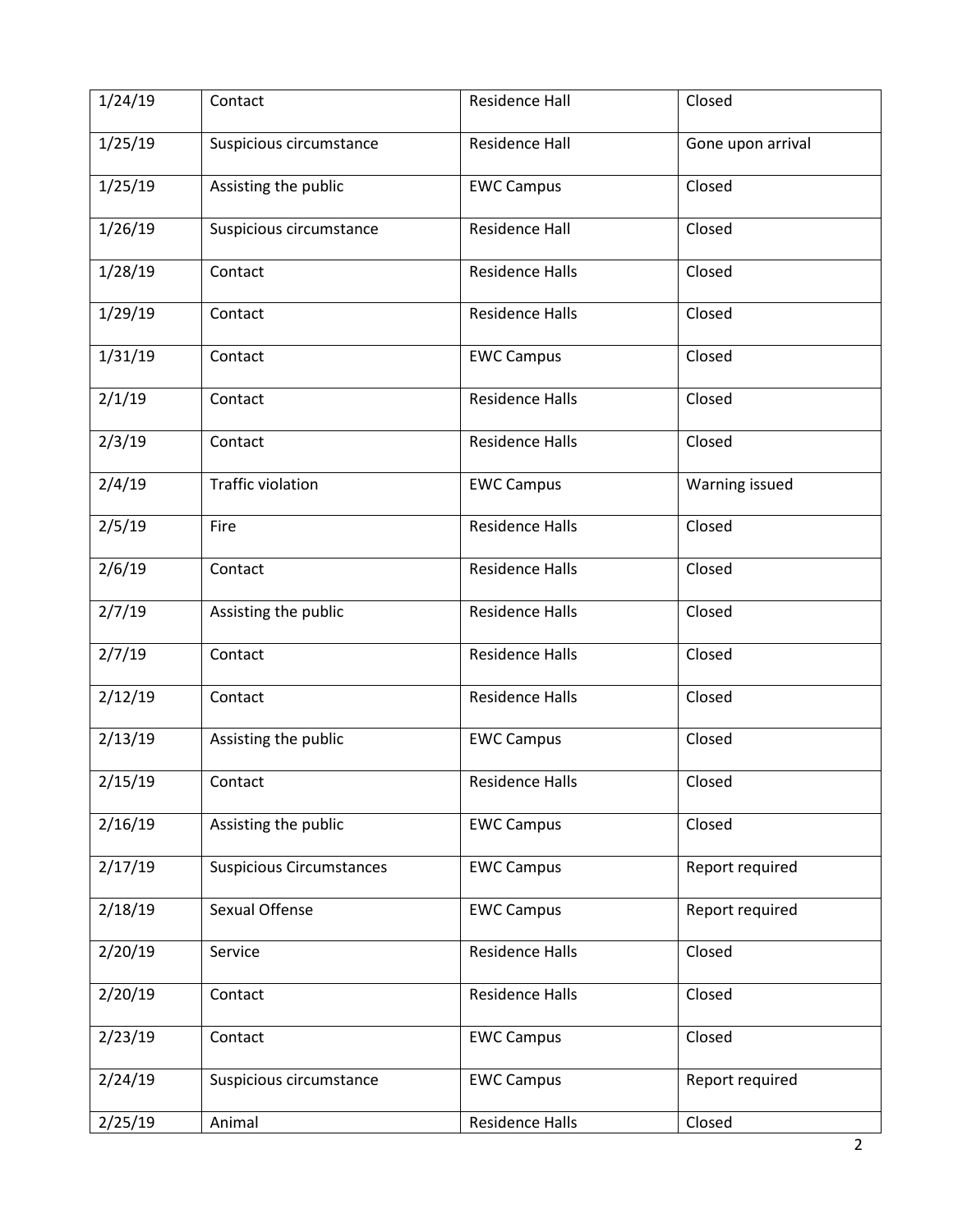| 3/1/19  | Assisting the public     | <b>EWC Campus</b>      | Closed                         |
|---------|--------------------------|------------------------|--------------------------------|
| 3/2/19  | Assisting the pubic      | <b>EWC Campus</b>      | Unable to complete<br>incident |
| 3/3/19  | Assisting the public     | <b>EWC Campus</b>      | Closed                         |
| 3/4/19  | Code                     | <b>EWC Campus</b>      | Closed                         |
| 3/4/19  | Contact                  | <b>EWC Campus</b>      | Closed                         |
| 3/4/19  | Assisting the public     | <b>EWC Campus</b>      | Closed                         |
| 3/5/19  | Assisting the public     | <b>EWC Campus</b>      | Closed                         |
| 3/6/19  | Contact                  | <b>EWC Campus</b>      | Closed                         |
| 3/6/19  | Assisting the public     | <b>EWC Campus</b>      | Unable to complete<br>incident |
| 3/7/19  | Contact                  | <b>EWC Campus</b>      | Closed                         |
| 3/7/19  | Motor vehicle accident   | <b>EWC Campus</b>      | Report required                |
| 3/7/19  | Contact                  | <b>Residence Halls</b> | Closed                         |
| 3/8/19  | Information              | <b>EWC Campus</b>      | Closed                         |
| 3/8/19  | Assisting the public     | <b>EWC Campus</b>      | Closed                         |
| 3/9/19  | Assisting the public     | <b>EWC Campus</b>      | Unable to complete<br>incident |
| 3/9/19  | Assisting the public     | <b>EWC Campus</b>      | Closed                         |
| 3/9/19  | Traffic violation        | <b>EWC Campus</b>      | Warning issued                 |
| 3/9/19  | <b>Traffic violation</b> | <b>EWC Campus</b>      | Warning issued                 |
| 3/11/19 | Assisting the public     | <b>EWC Campus</b>      | Closed                         |
| 3/12/19 | Assisting the public     | <b>EWC Campus</b>      | Closed                         |
| 3/13/19 | Assisting the public     | <b>EWC Campus</b>      | Closed                         |
| 3/13/19 | <b>Traffic violation</b> | <b>Residence Halls</b> | Closed                         |
| 3/14/19 | Assisting the public     | <b>EWC Campus</b>      | Closed                         |
| 3/18/19 | Assisting the public     | <b>EWC Campus</b>      | Closed                         |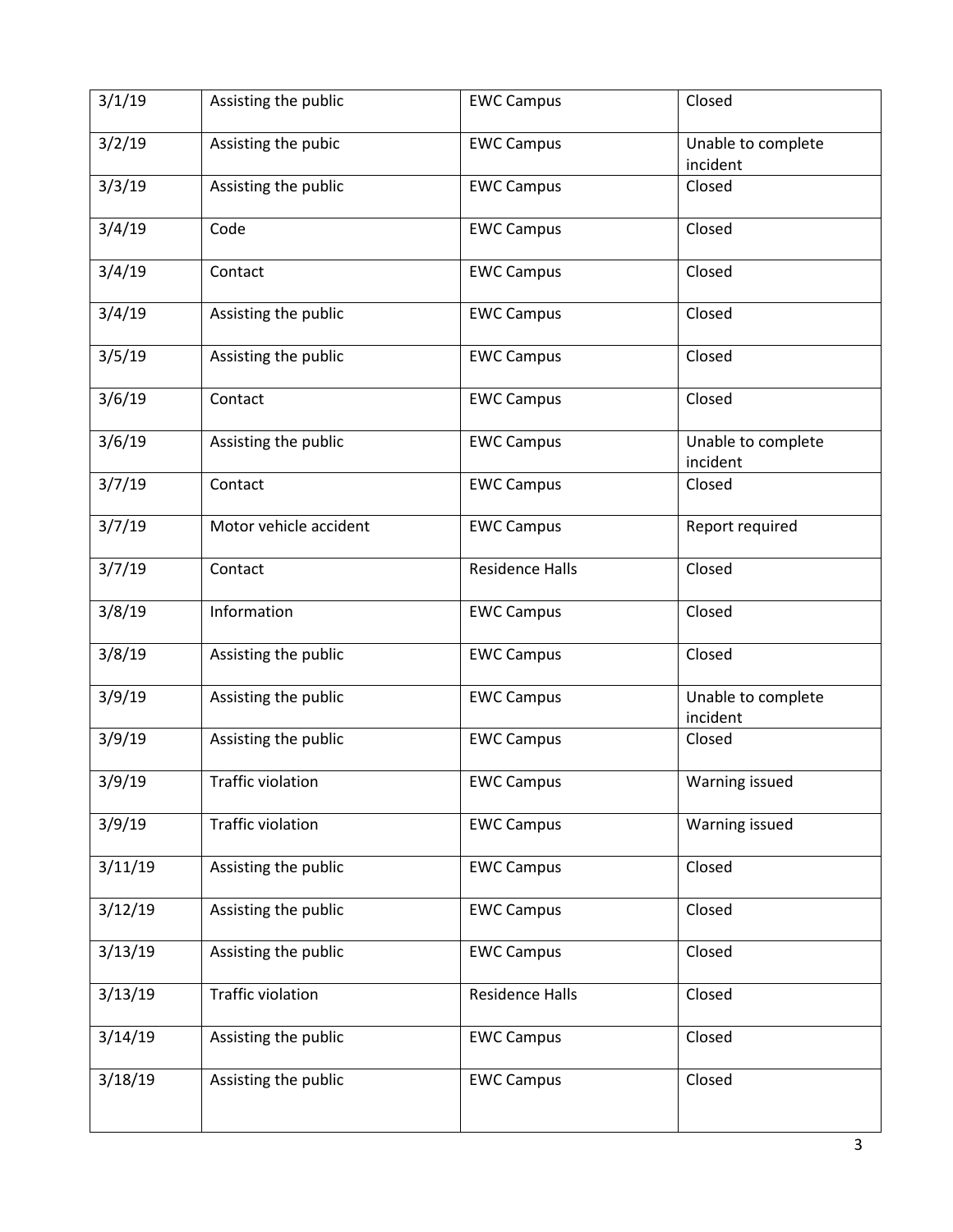| 3/18/19 | Motor vehicle accident   | <b>EWC Campus</b>      | Closed          |
|---------|--------------------------|------------------------|-----------------|
| 3/19/19 | Assisting the public     | <b>EWC Campus</b>      | Closed          |
| 3/20/19 | Assisting the public     | <b>EWC Campus</b>      | Closed          |
| 3/20/19 | Contact                  | <b>Residence Halls</b> | Closed          |
| 3/21/19 | Assisting the public     | <b>EWC Campus</b>      | Closed          |
| 3/21/19 | Contact                  | <b>Residence Halls</b> | Closed          |
| 3/22/19 | Animal                   | <b>Residence Halls</b> | Gone on arrival |
| 3/25/19 | Assisting the public     | <b>EWC Campus</b>      | Closed          |
| 3/25/19 | <b>Traffic violation</b> | <b>EWC Campus</b>      | Warning issued  |
| 3/25/19 | Contact                  | <b>Residence Halls</b> | Closed          |
| 3/26/19 | Assisting the public     | <b>EWC Campus</b>      | Closed          |
| 3/26/19 | Contact                  | <b>Residence Halls</b> | Closed          |
| 3/27/19 | Assisting the public     | <b>EWC Campus</b>      | Closed          |
| 3/28/19 | Assisting the public     | <b>EWC Campus</b>      | Closed          |
| 3/28/19 | Suspicious vehicle       | <b>EWC Campus</b>      | Closed          |
| 3/30/19 | Contact                  | <b>Residence Halls</b> | Closed          |
| 3/31/19 | Contact                  | Residence Halls        | Closed          |
| 4/1/19  | Assisting the public     | <b>EWC Campus</b>      | Closed          |
| 4/1/19  | Assisting the public     | <b>EWC Campus</b>      | Closed          |
| 4/1/19  | Animal                   | <b>EWC Campus</b>      | Closed          |
| 4/1/19  | Assisting the public     | <b>EWC Campus</b>      | Closed          |
| 4/2/19  | Information              | <b>EWC Campus</b>      | Closed          |
| 4/2/19  | Assisting the public     | <b>EWC Campus</b>      | Closed          |
| 4/3/19  | Contact                  | <b>EWC Campus</b>      | Closed          |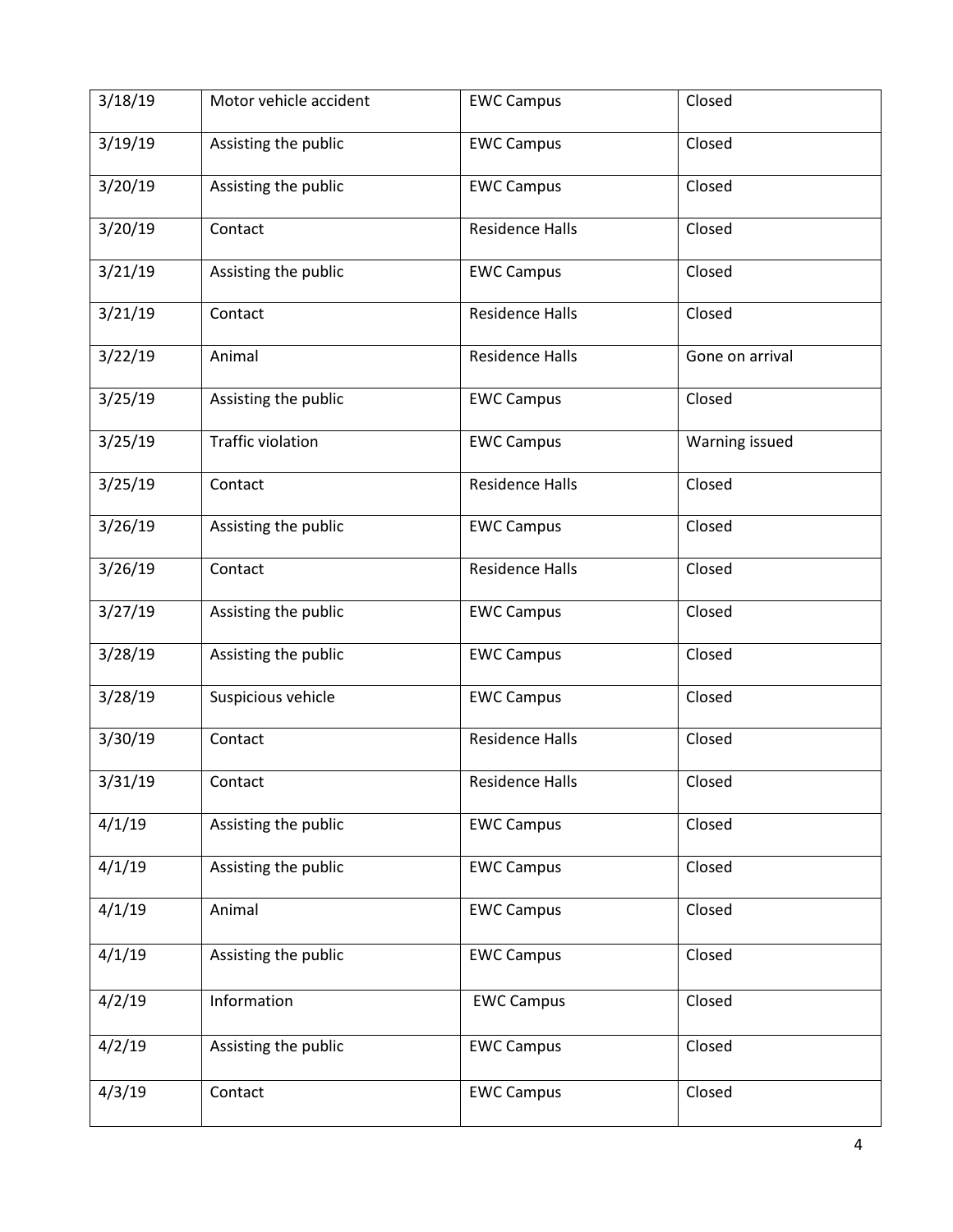| 4/3/19  | Contact                  | <b>EWC Campus</b>      | Closed                 |
|---------|--------------------------|------------------------|------------------------|
| 4/3/19  | <b>Traffic Violation</b> | <b>EWC Campus</b>      | <b>Warning Issued</b>  |
| 4/3/19  | Assisting the public     | <b>EWC Campus</b>      | Closed                 |
| 4/3/19  | Assisting the public     | <b>EWC Campus</b>      | Closed                 |
| 4/4/19  | Assisting the public     | <b>EWC Campus</b>      | Closed                 |
| 4/5/19  | Assisting the public     | <b>EWC Campus</b>      | Closed                 |
| 4/7/19  | Suspicious circumstances | <b>Residence Halls</b> | Closed                 |
| 4/8/19  | Assisting the public     | <b>EWC Campus</b>      | Closed                 |
| 04/9/19 | Contact                  | <b>EWC Campus</b>      | Closed                 |
| 4/9/19  | Assisting the public     | <b>EWC Campus</b>      | Closed                 |
| 4/10/19 | Assisting the public     | <b>EWC Campus</b>      | Closed                 |
| 4/11/19 | Assisting the public     | <b>EWC Campus</b>      | Closed                 |
| 4/13/19 | <b>Traffic violation</b> | <b>EWC Campus</b>      | <b>Citation Issued</b> |
| 4/13/19 | Assisting the public     | <b>EWC Campus</b>      | Closed                 |
| 4/13/19 | <b>Traffic violation</b> | <b>EWC Campus</b>      | <b>Warning Issued</b>  |
| 4/15/19 | Assisting the public     | <b>EWC Campus</b>      | Closed                 |
| 4/15/19 | Suspicious circumstances | <b>Residence Halls</b> | Closed                 |
| 4/16/19 | Assisting the public     | <b>EWC Campus</b>      | Closed                 |
| 4/17/19 | Contact                  | <b>EWC Campus</b>      | Closed                 |
| 4/17/19 | Assisting the public     | <b>EWC Campus</b>      | Closed                 |
| 4/17/19 | Contact                  | <b>EWC Campus</b>      | Closed                 |
| 4/17/19 | Assisting the public     | <b>EWC Campus</b>      | Closed                 |
|         |                          |                        |                        |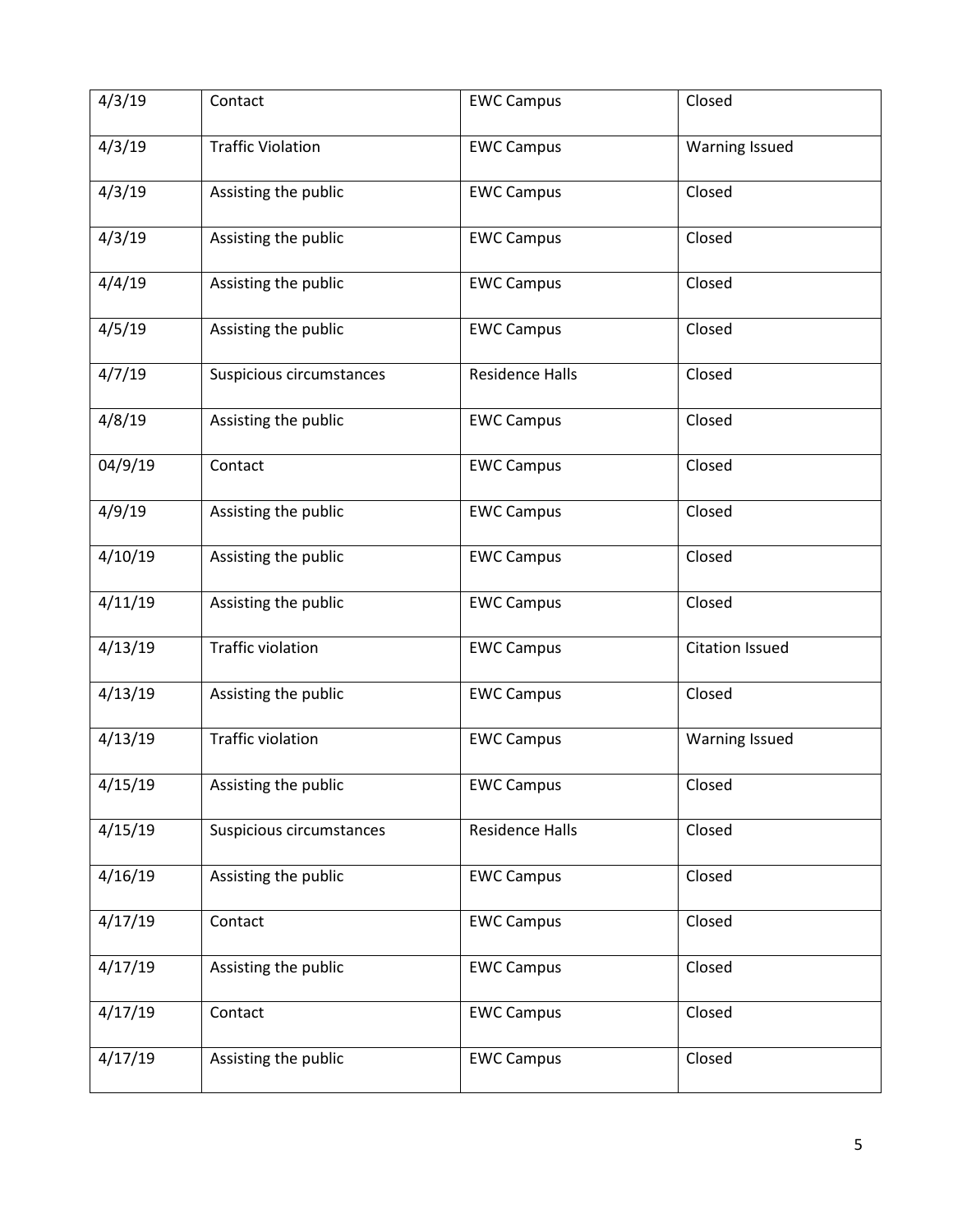| 4/17/19 | Suspicious circumstances | <b>Residence Halls</b> | Closed                         |
|---------|--------------------------|------------------------|--------------------------------|
| 4/18/19 | Assisting the public     | <b>EWC Campus</b>      | Closed                         |
| 4/21/19 | Service                  | <b>Residence Halls</b> | Closed                         |
| 4/22/19 | Assisting the public     | <b>EWC Campus</b>      | Unable to complete<br>incident |
| 4/23/19 | Assisting the public     | <b>EWC Campus</b>      | Closed                         |
| 4/24/19 | Assisting the public     | <b>EWC Campus</b>      | Closed                         |
| 4/24/19 | Motor vehicle accident   | <b>Residence Halls</b> | Closed                         |
| 4/24/19 | <b>Traffic violation</b> | <b>Residence Halls</b> | Warning Issued                 |
| 4/24/19 | Motor vehicle accident   | <b>Residence Halls</b> | Hit and Run                    |
| 4/25/19 | Assisting the public     | <b>EWC Campus</b>      | Closed                         |
| 4/25/19 | Suspicious circumstances | <b>Residence Halls</b> | Unfounded                      |
| 4/27/19 | Warrant                  | <b>EWC Campus</b>      | Closed                         |
| 4/29/19 | Assisting the public     | <b>EWC Campus</b>      | Closed                         |
| 4/30/19 | Motor vehicle accident   | <b>EWC Campus</b>      | Closed                         |
| 4/30/19 | Assisting the public     | <b>EWC Campus</b>      | Closed                         |
| 5/1/19  | Contact                  | <b>EWC Campus</b>      | Closed                         |
| 5/1/19  | Assisting the public     | <b>EWC Campus</b>      | Closed                         |
| 5/1/19  | Assisting the public     | <b>EWC Campus</b>      | Closed                         |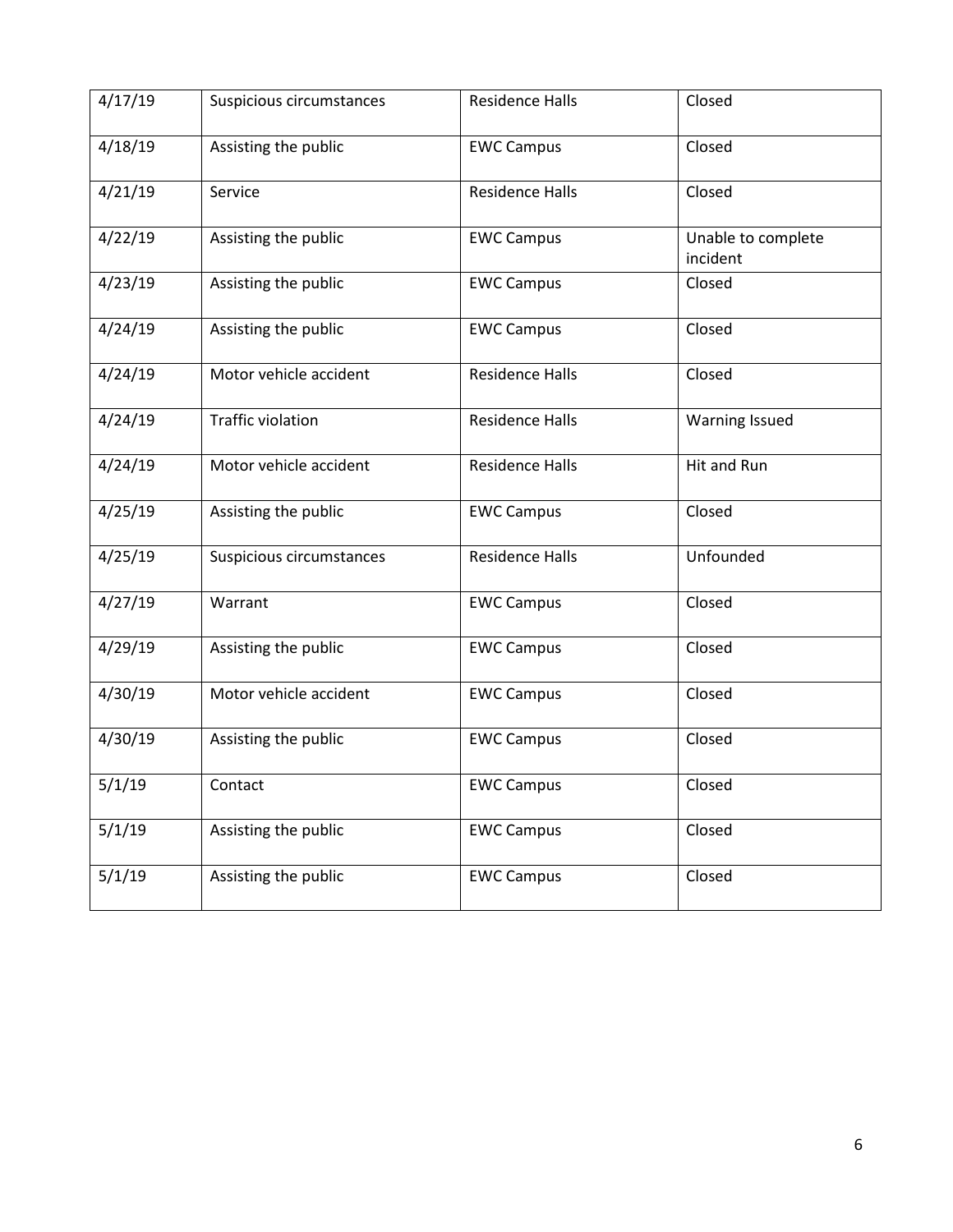| <b>Date</b> | <b>Description</b>        | <b>General Location</b> | <b>Disposition</b>     |
|-------------|---------------------------|-------------------------|------------------------|
| 7/2/2019    | <b>Suspicious Vehicle</b> | <b>EWC Campus</b>       | Closed                 |
| 7/12/2019   | <b>Traffic Violation</b>  | <b>EWC Campus</b>       | <b>Warning Issued</b>  |
| 7/14/2019   | <b>Traffic Violation</b>  | <b>EWC Campus</b>       | <b>Warning Issued</b>  |
| 7/16/2019   | Contact                   | <b>Residence Halls</b>  | Closed                 |
| 7/16/2019   | <b>Animal Report</b>      | <b>EWC Campus</b>       | Closed                 |
| 7/16/2019   | <b>Animal Report</b>      | <b>EWC Campus</b>       | Closed                 |
| 7/22/2019   | <b>Information</b>        | <b>Residence Halls</b>  | Closed                 |
| 7/23/2019   | Information               | <b>Residence Halls</b>  | Closed                 |
| 7/24/2019   | <b>Traffic Violation</b>  | <b>EWC Campus</b>       | <b>Warning Issued</b>  |
| 8/14/2019   | Contact                   | <b>EWC Campus</b>       | Closed                 |
| 8/15/2019   | Contact                   | <b>Residence Halls</b>  | Closed                 |
| 8/15/2019   | Contact                   | <b>Residence Halls</b>  | Closed                 |
| 8/15/2019   | Vandalism                 | <b>EWC Campus</b>       | <b>Report Required</b> |
| 8/15/2019   | Information               | <b>EWC Campus</b>       | <b>Report Required</b> |
| 8/18/2019   | Contact                   | <b>Residence Halls</b>  | Closed                 |
| 8/21/2019   | Contact                   | <b>Residence Halls</b>  | Closed                 |
| 8/25/2019   | Contact                   | <b>Residence Halls</b>  | Closed                 |
| 8/27/2019   | Motor Vehicle Accident    | <b>Residence Halls</b>  | <b>Report Required</b> |
| 8/27/2019   | Motor Vehicle Accident    | <b>Residence Halls</b>  | <b>Report Required</b> |
| 8/27/2019   | Contact                   | <b>Residence Halls</b>  | Closed                 |
| 8/27/2019   | Contact                   | <b>Residence Halls</b>  | Closed                 |
| 8/27/2019   | Follow-up                 | <b>Residence Halls</b>  | Closed                 |
| 8/28/2019   | <b>Traffic Violation</b>  | <b>EWC Campus</b>       | <b>Warning Issued</b>  |
| 8/28/2019   | Minor Having Consumed     | <b>Residence Halls</b>  | Closed                 |
| 8/28/2019   | Minor Having Consumed     | <b>Residence Halls</b>  | Closed                 |
| 8/29/2019   | Contact                   | <b>Residence Halls</b>  | Closed                 |
| 8/30/2019   | <b>Animal Report</b>      | <b>EWC Campus</b>       | Closed                 |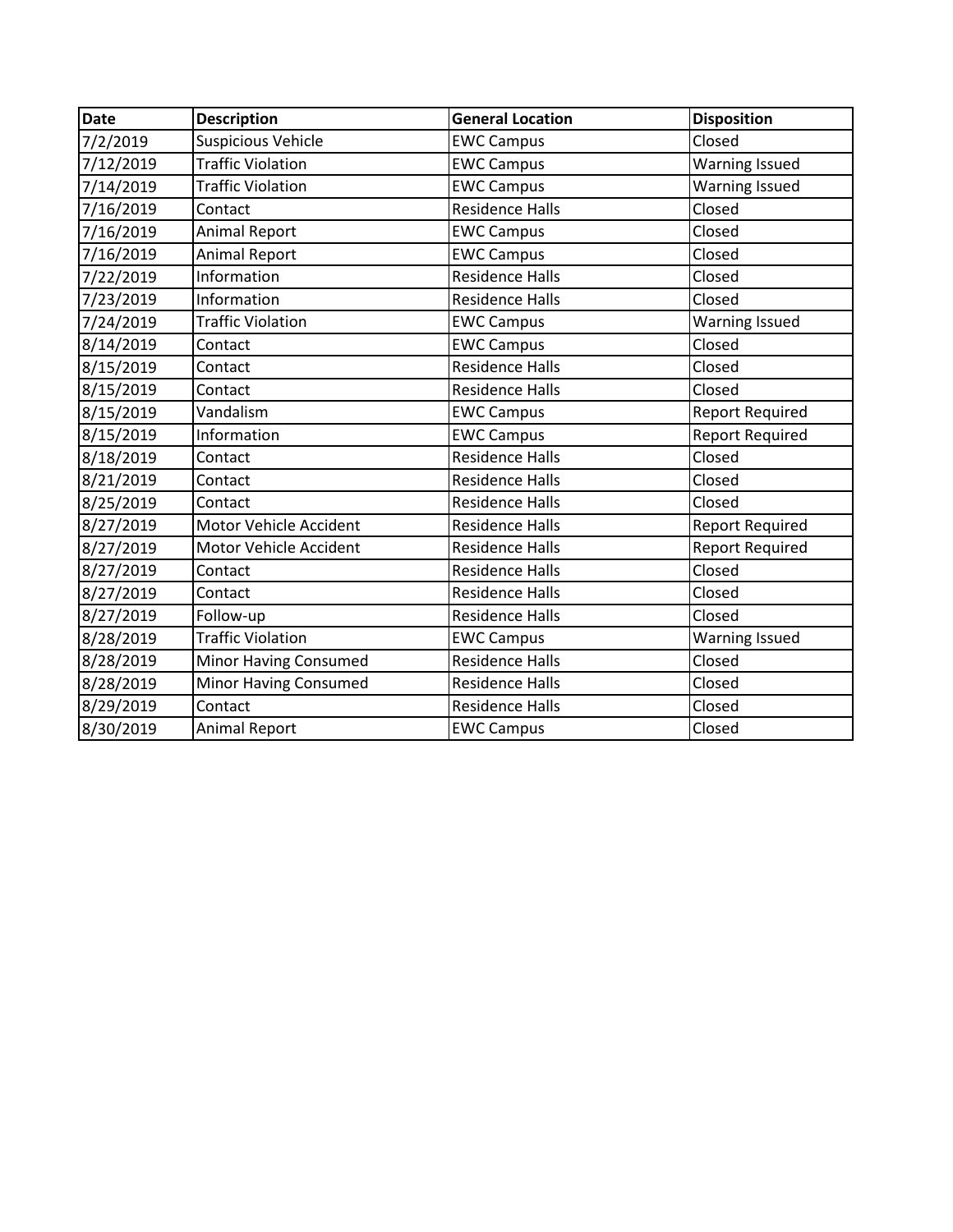| <b>Date Reported</b> | <b>Description</b> | <b>General Location</b> |
|----------------------|--------------------|-------------------------|
| 9/14/2019            | Incident/Contact   | <b>EWC</b>              |
| 9/15/2019            | Incident/Contact   | <b>EWC</b>              |
| 9/16/2019            | Incident/Contact   | <b>EWC</b>              |
| 9/16/2019            | Incident/Contact   | <b>EWC</b>              |
| 9/16/2019            | Incident/Contact   | <b>EWC</b>              |
| 9/16/2019            | Incident/Contact   | <b>EWC</b>              |
| 9/17/2019            | Incident/Contact   | <b>EWC</b>              |
| 9/18/2019            | Incident/Contact   | <b>EWC</b>              |
| 9/18/2019            | Incident/Contact   | <b>EWC</b>              |
| 9/19/2019            | Incident/Contact   | <b>EWC</b>              |
| 9/19/2019            | Incident/Contact   | <b>EWC</b>              |
| 9/19/2019            | Case               | <b>EWC</b>              |
| 9/19/2019            | Citation           | <b>EWC</b>              |
| 9/20/2019            | Incident/Contact   | <b>EWC</b>              |
| 9/21/2019            | Incident/Contact   | EWC                     |
| 9/21/2019            | Incident/Contact   | <b>EWC</b>              |
| 9/22/2019            | Incident/Contact   | EWC                     |
| 9/23/2019            | Incident/Contact   | EWC                     |
| 9/24/2019            | Incident/Contact   | <b>EWC</b>              |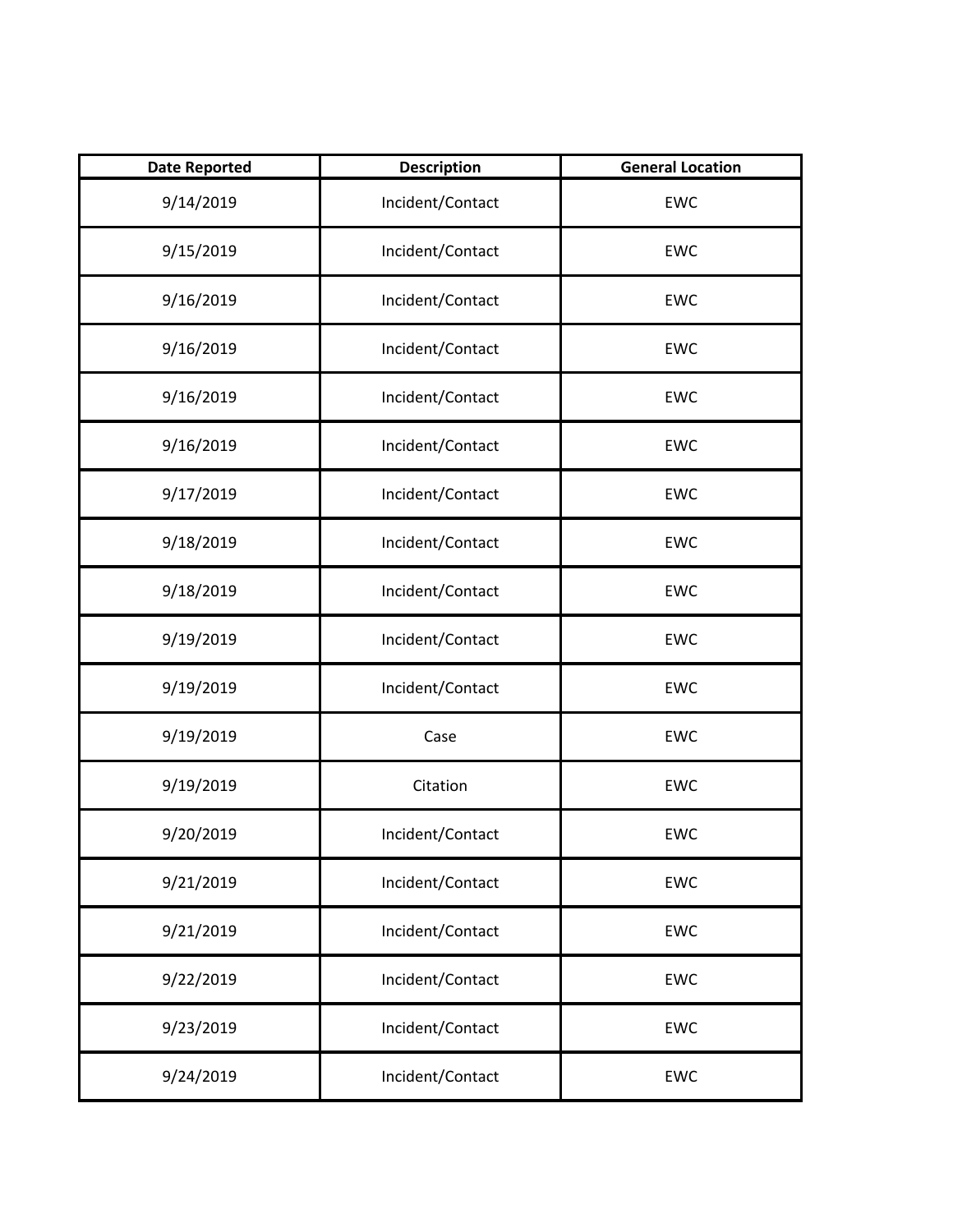| 9/24/2019  | Incident/Contact | EWC        |
|------------|------------------|------------|
| 9/25/2019  | Incident/Contact | EWC        |
| 9/25/2019  | Incident/Contact | <b>EWC</b> |
| 9/25/2019  | Incident/Contact | EWC        |
| 9/25/2019  | Case 19-06000    | EWC        |
| 9/26/2019  | Incident/Contact | <b>EWC</b> |
| 9/27/2019  | Incident/Contact | EWC        |
| 9/28/2019  | Incident/Contact | <b>EWC</b> |
| 9/30/2019  | Incident/Contact | EWC        |
| 9/30/2019  | Incident/Contact | EWC        |
| 9/30/2019  | Case 19-0616     | EWC        |
| 9/30/2019  | Incident/Contact | EWC        |
| 9/30/2019  | Incident/Contact | <b>EWC</b> |
| 10/1/2019  | Incident/Contact | <b>EWC</b> |
| 10/5/2019  | Incident/Contact | <b>EWC</b> |
| 10/6/2019  | Incident/Contact | EWC        |
| 10/7/2019  | Incident/Contact | EWC        |
| 10/8/2019  | Incident/Contact | EWC        |
| 10/9/2019  | Incident/Contact | EWC        |
| 10/10/2019 | Incident/Contact | EWC        |
| 10/11/2019 | Incident/Contact | EWC        |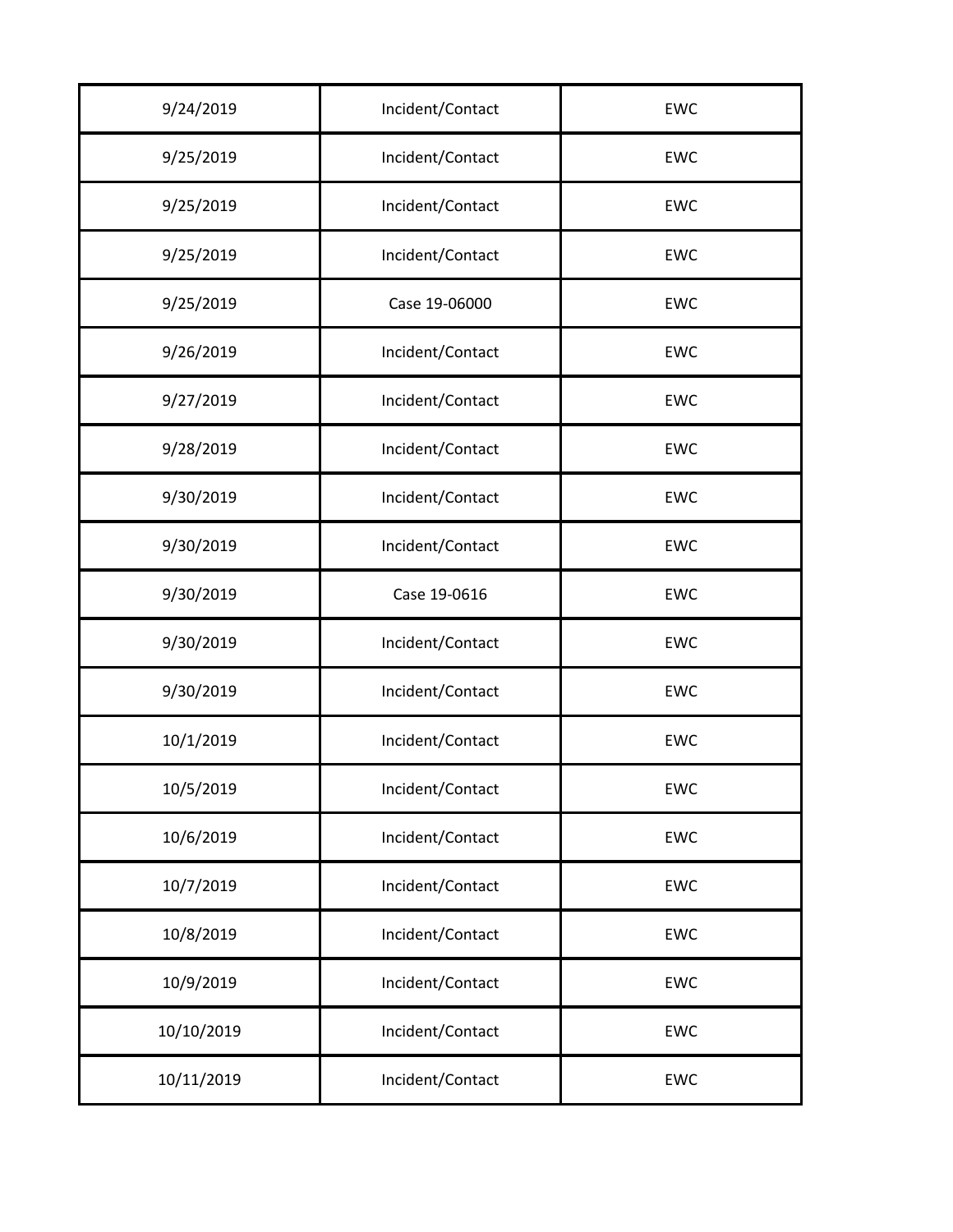| 10/12/2019 | Incident/Contact | <b>EWC</b> |
|------------|------------------|------------|
| 10/12/2019 | Incident/Contact | EWC        |
| 10/14/2019 | Incident/Contact | <b>EWC</b> |
| 10/15/2019 | Incident/Contact | <b>EWC</b> |
| 10/20/2019 | Incident/Contact | EWC        |
| 10/22/2019 | Incident/Contact | <b>EWC</b> |
| 10/2/2019  | Incident/Contact | EWC        |
| 10/3/2019  | Incident/Contact | <b>EWC</b> |
| 10/5/2019  | Incident/Contact | <b>EWC</b> |
| 10/5/2019  | Incident/Contact | EWC        |
| 10/6/2019  | Incident/Contact | <b>EWC</b> |
| 10/7/2019  | Incident/Contact | EWC        |
| 10/7/2019  | Incident/Contact | <b>EWC</b> |
| 10/8/2019  | Incident/Contact | <b>EWC</b> |
| 10/11/2019 | Incident/Contact | EWC        |
| 10/12/2019 | Incident/Contact | EWC        |
| 10/14/2019 | Incident/Contact | EWC        |
| 10/14/2019 | Incident/Contact | EWC        |
| 10/14/2019 | Incident/Contact | EWC        |
| 10/14/2019 | Case             | EWC        |
| 10/15/2019 | Incident/Contact | EWC        |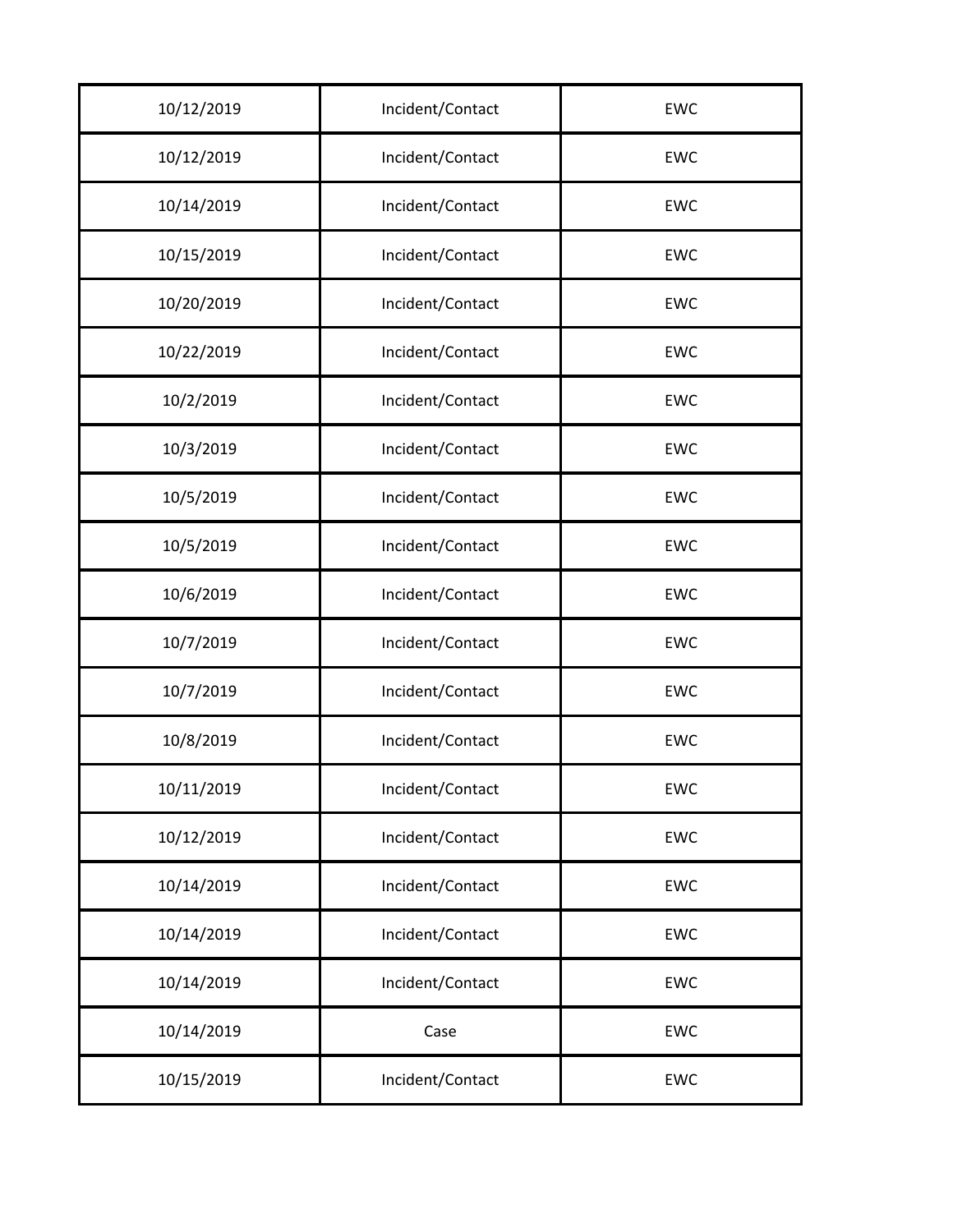| 10/16/2019 | Incident/Contact | <b>EWC</b> |
|------------|------------------|------------|
| 10/16/2019 | Incident/Contact | EWC        |
| 10/19/2019 | Incident/Contact | EWC        |
| 10/21/2019 | Incident/Contact | EWC        |
| 10/22/2019 | Incident/Contact | <b>EWC</b> |
| 10/22/2019 | Incident/Contact | <b>EWC</b> |
| 10/23/2019 | Incident/Contact | <b>EWC</b> |
| 10/25/2019 | Incident/Contact | EWC        |
| 10/26/2019 | Incident/Contact | EWC        |
| 10/28/2019 | Incident/Contact | <b>EWC</b> |
| 10/28/2019 | Incident/Contact | <b>EWC</b> |
| 10/28/2019 | Citation         | EWC        |
| 10/30/2019 | Incident/Contact | EWC        |
| 10/30/2019 | Incident/Contact | <b>EWC</b> |
| 10/30/2019 | Case             | Off Campus |
| 10/30/2019 | Incident/Contact | EWC        |
| 11/1/2019  | Incident/Contact | EWC        |
| 11/1/2019  | Citation         | EWC        |
| 11/2/2019  | Incident/Contact | EWC        |
| 11/4/2019  | Incident/Contact | EWC        |
| 11/4/2019  | Case             | EWC        |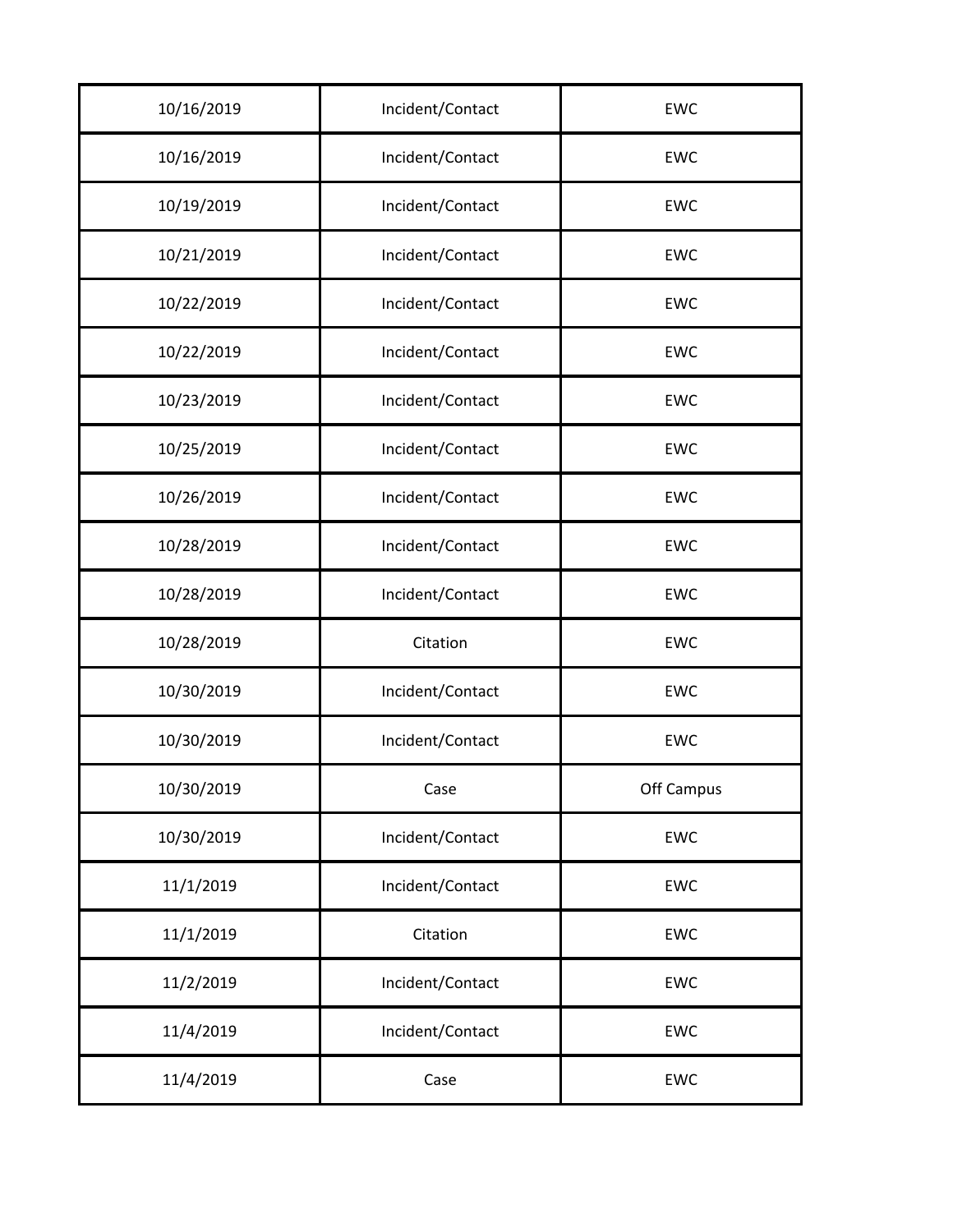| 11/5/2019  | Citation         | EWC |
|------------|------------------|-----|
| 10/23/2019 | Incident/Contact | EWC |
| 10/23/2019 | Incident/Contact | EWC |
| 10/23/2019 | Incident/Contact | EWC |
| 10/26/2019 | Incident/Contact | EWC |
| 10/26/2019 | Incident/Contact | EWC |
| 10/27/2019 | Incident/Contact | EWC |
| 10/29/2019 | Incident/Contact | EWC |
| 10/31/2019 | Incident/Contact | EWC |
| 11/1/2019  | Incident/Contact | EWC |
| 11/2/2019  | Incident/Contact | EWC |
| 11/2/2019  | Incident/Contact | EWC |
| 11/3/2019  | Incident/Contact | EWC |
|            |                  |     |
|            |                  |     |
|            |                  |     |
|            |                  |     |
|            |                  |     |
|            |                  |     |
|            |                  |     |
|            |                  |     |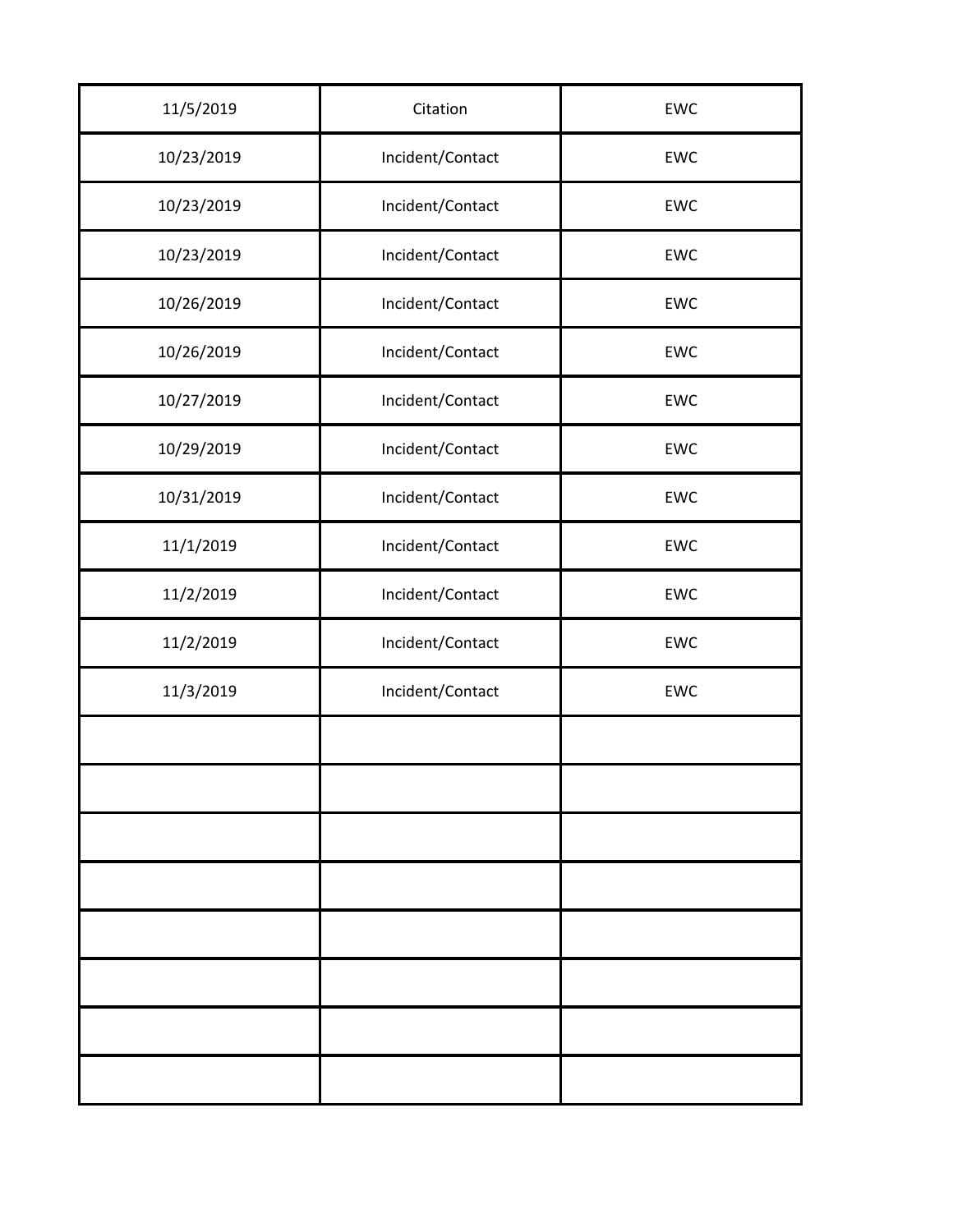| <b>Disposition</b>                |
|-----------------------------------|
| <b>Contact Completed</b>          |
| <b>Contact Completed</b>          |
| <b>Contact Completed</b>          |
| <b>Contact Completed</b>          |
| <b>Warrant-Person Arrested</b>    |
| <b>Warrant-Scottsbluff County</b> |
| <b>Contact Completed</b>          |
| Anim-Completed                    |
| <b>Contact Completed</b>          |
| Contact Completed                 |
| <b>Contact Completed</b>          |
| Consume Any Ethyl Alcohol         |
| <b>MHC</b>                        |
| <b>Contact Completed</b>          |
| SPER-Completed                    |
| <b>Contact Completed</b>          |
| <b>Contact Completed</b>          |
| <b>Contact Completed</b>          |
| APUB-Completed                    |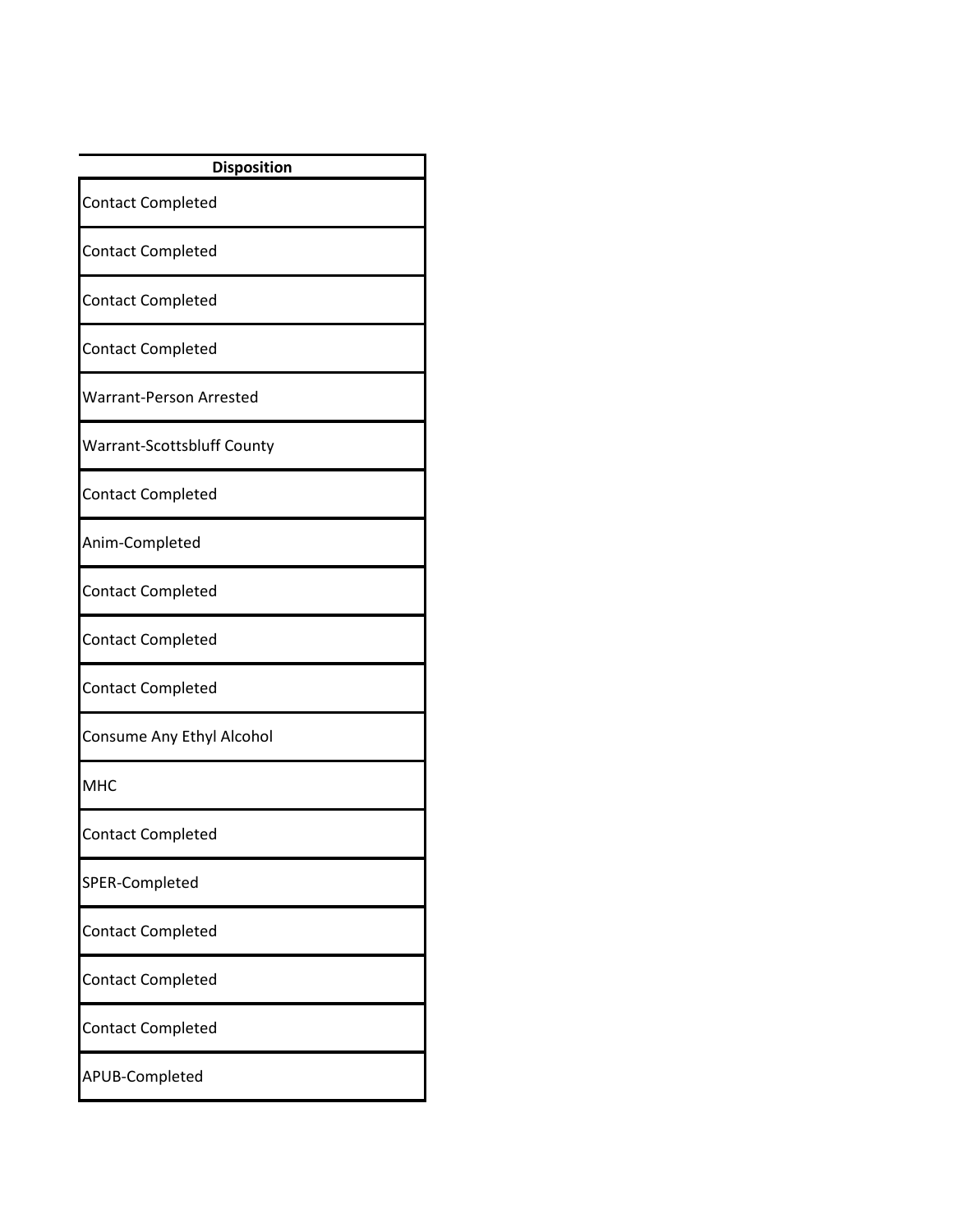| <b>Contact Completed</b>                 |
|------------------------------------------|
| <b>Contact Completed</b>                 |
| <b>MVA-Report Required</b>               |
| TRFC-Completed                           |
| MVA-Crash-EWC College Parking Lot        |
| ApUB-Unable to complete Incident         |
| <b>Contact Completed</b>                 |
| <b>Contact Completed</b>                 |
| <b>SVEH-Report Required</b>              |
| <b>Contact Completed</b>                 |
| 12-6-101©(IV): Consume any Ethyl Alcohol |
| AMBU-M-Completed                         |
| <b>Contact Completed</b>                 |
| <b>Contact Completed</b>                 |
| <b>Contact Completed</b>                 |
| SPER-Completed                           |
| APUB-Completed                           |
| <b>Contact Completed</b>                 |
| <b>Contact Completed</b>                 |
| <b>Contact Completed</b>                 |
| <b>Contact Completed</b>                 |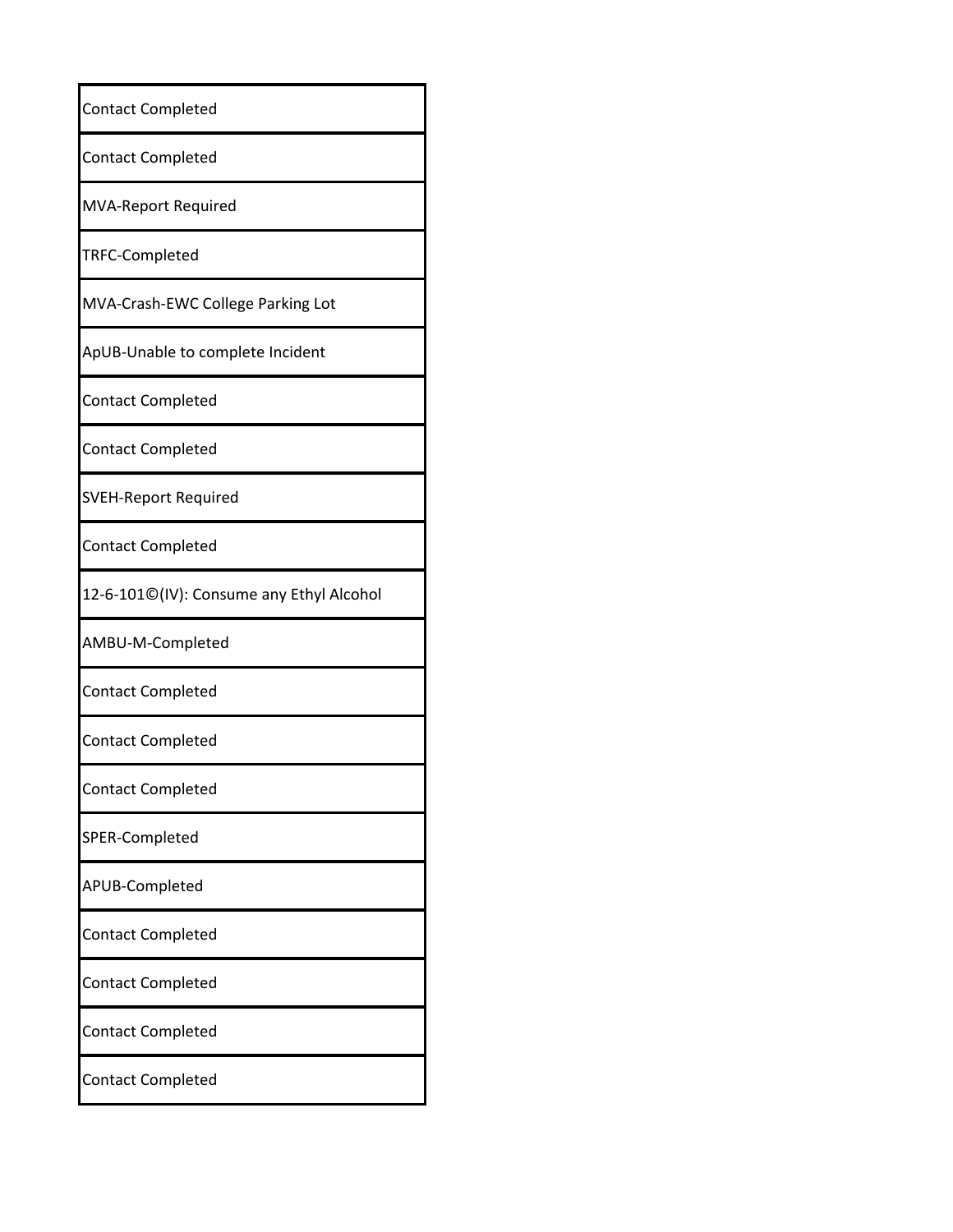| SCIR-Completed                        |
|---------------------------------------|
| Consume Any Ethyl Alcohol             |
| <b>Contact Completed</b>              |
| <b>Contact Completed</b>              |
| <b>Contact Completed</b>              |
| TRFC-Warning for any traffic or other |
| <b>Contact Completed</b>              |
| <b>Contact Completed</b>              |
| Anim-Animal Impounded/Disposed of     |
| TRFC-Warning for any traffic or other |
| <b>Contact Completed</b>              |
| TRFC-Warning for any traffic or other |
| <b>Contact Completed</b>              |
| <b>Contact Completed</b>              |
| <b>Contact Completed</b>              |
| <b>Contact Completed</b>              |
| TRFC-Warning for any traffic or other |
| <b>Contact Completed</b>              |
| <b>SCIR-Completed</b>                 |
| Intelligence: Documentation           |
| FOLL-Completed                        |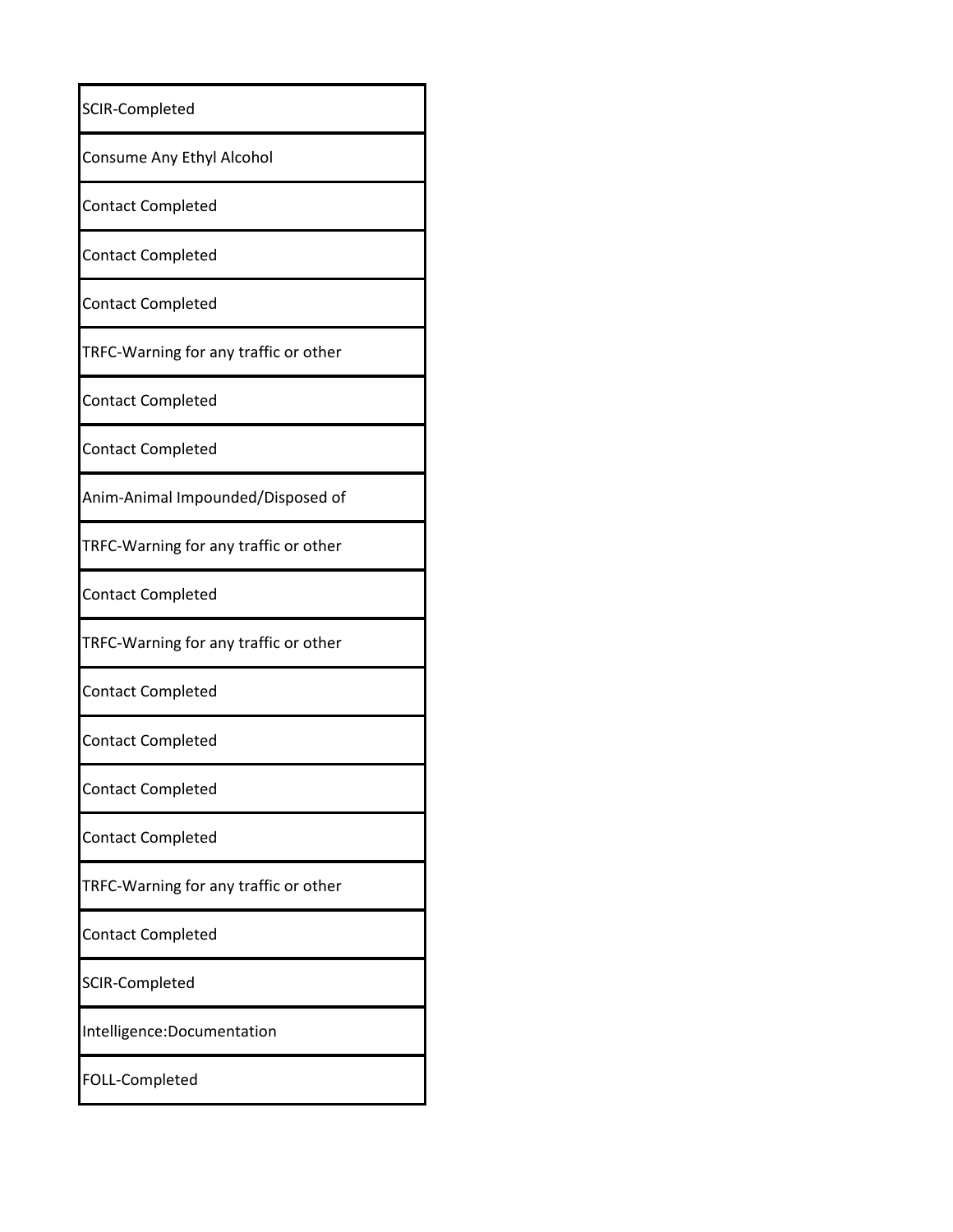| AMBU-M-Completed                                                      |
|-----------------------------------------------------------------------|
| <b>Contact Completed</b>                                              |
| SPER-Completed                                                        |
| <b>Contact Completed</b>                                              |
| <b>SCIR-Gone on arrival</b>                                           |
| MISP-Completed                                                        |
| <b>Contact Completed</b>                                              |
| Lost-Completed                                                        |
| <b>Contact Completed</b>                                              |
| TRFC-Warning for any traffic or other                                 |
| TRFC-Warning for any traffic or other                                 |
| WSPEED-Speeding                                                       |
| <b>SCIR-Completed</b>                                                 |
| <b>Contact Completed</b>                                              |
| 1st Degree Sexual Assault Intrusion/<br><b>Involving EWC Students</b> |
| <b>SCIR-Completed</b>                                                 |
| TRFC-Warning for any traffic or other                                 |
| <b>WSPEED-Speeding</b>                                                |
| TRFC-Completed                                                        |
| <b>MVA-Report Required</b>                                            |
| <b>MVA</b>                                                            |